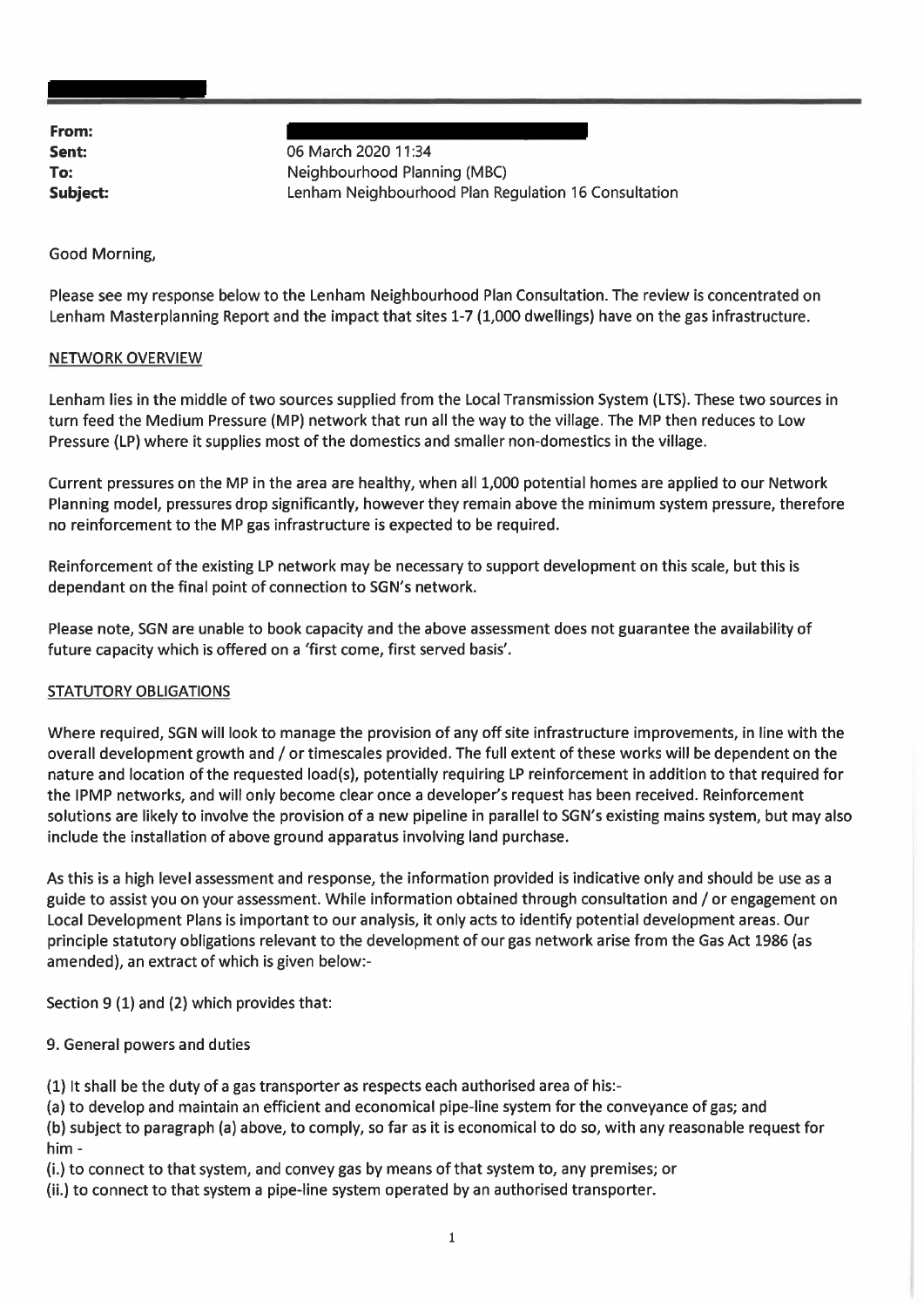(1A) It shall also be the duty of <sup>a</sup> gas transporter to facilitate competition in the supply of gas.

(2) It shall also be the duty of a gas transporter to avoid any undue preference or undue discrimination - (a) in the connection of premises or a pipe-line system operated by an authorised transporter to any pipe-line system operated by him; and in the terms of which he undertakes the conveyance of gas by means of such a system.

SGN would not, therefore, develop firm extension or reinforcement proposals until we are in receipt of confirmed developer requests.

As SGN is the owner and operator of significant gas infrastructure within the Lenham area and due to the nature of our licence holder obligations;

<sup>e</sup> Should alterations to existing assets be required to allow development to proceed, such alterations will require to be funded by a developer.

• Should major alterations or diversions to such infrastructure be required to allow development to proceed, this could have a significant time constraint on development and, as such, any diversion requirements should be established early in the detailed planning process.

SGN would therefore request that, where the Council are in discussions with developers via the Local Plan, early notification requirements are highlighted.

Additionally, SGN are aware of the advances being made in renewable technologies, especially those related to the production of biomethane. Should any developer be proposing to include such technology within their development, then we would highlight the benefits of locating these facilities near existing gas infrastructure. Again, where the Council are in discussions with developers via the Local Plan, we would hope that these early notifications requirements are highlighted.

Please let me know if the above information is sufficient for your requirements at present. We would also welcome any future updates to your plans.

Kind regards,

## Simon Harkins



Smell gas? Call 0800 111 999 Find out how to protect your home from carbon monoxide